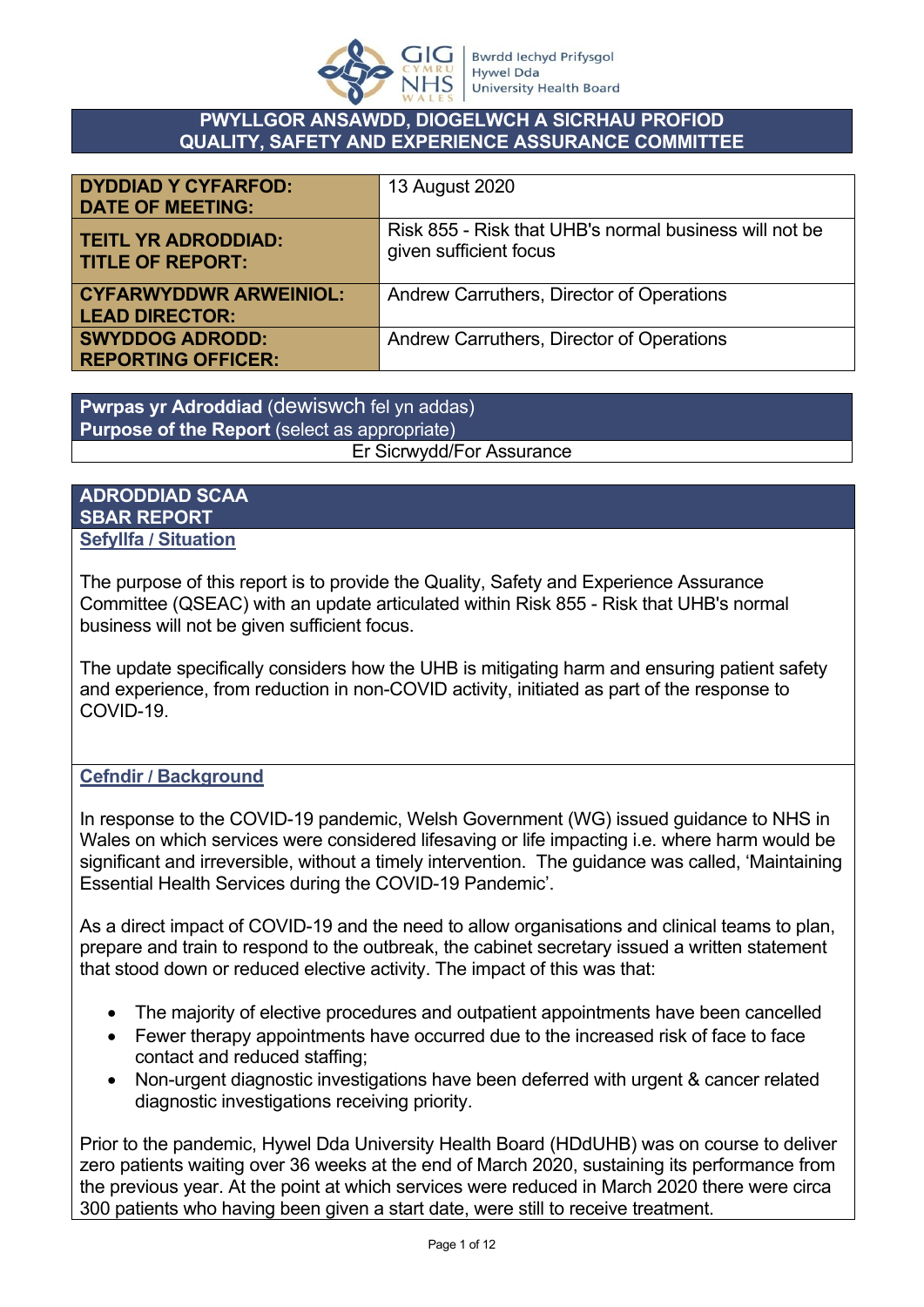The impact of COVID-19 and the associated infection control and prevention risks has seen a significant reduction in the activity the Health Board has been able to undertake compared to the position prior to the outbreak. Resulting in delays in accessing treatment and interventions, particularly for routine patients, which inevitably presents a risk to patient safety and experience that the Health Board needs to mitigate.

Recognising the impact of delivery of non-COVID and routine services, HDdUHB added the following risk on the 1<sup>st</sup> April 2020.

| Reference & Title                                                              | Current           | <b>Inherent Risk</b> | Last           | <b>Next Update</b> |
|--------------------------------------------------------------------------------|-------------------|----------------------|----------------|--------------------|
|                                                                                | <b>Risk Score</b> | Score                | <b>Updated</b> | <b>Due</b>         |
| 855 - Risk that UHB's normal<br>business will not be given<br>sufficient focus | $4 \times 3 = 12$ | $4 \times 2=8$       | 02/07/20       | 02/09/20           |

In May 2020, WG announced Wales was moving out of a period of COVID-19 critical planning and response. As a result, and in order to maintain momentum and to ensure the system continues to focus its attention on the provision of a wider range of services, the NHS Wales COVID-19 Operating Framework for Quarter 1 (2020/21) was issued.

The Operational Framework outlines not only the need to continue to deliver essential health services for our population, but where possible recommence more routine care. The Framework states the NHS needs to do this progressively and with caution, through short planning cycles that will maintain the flexibility and agility that has been witnessed during recent months.

#### **Asesiad / Assessment**

This update specifically considers how the UHB is mitigating harm and ensuring patient safety and experience, from reduction in non-COVID activity, initiated as part of the response to COVID-19.

Hywel Dda's response to the NHS Wales Operating Framework outlines how services are mitigating the 4 types of harm that the framework stipulates that the Health Board must be planning to manage and avoid



The framework is focused on minimising and avoiding harm as a direct or indirect consequence of the pandemic, and therefore the Health Boards response to that is effectively a detailed harm avoidance and mitigation plan.

The health board is currently in the process of developing a monitoring framework that would provide regular information on patient safety, quality and experience that will enable it to assess its success of mitigating this risk. The Advisory Board, who have more than 40 years of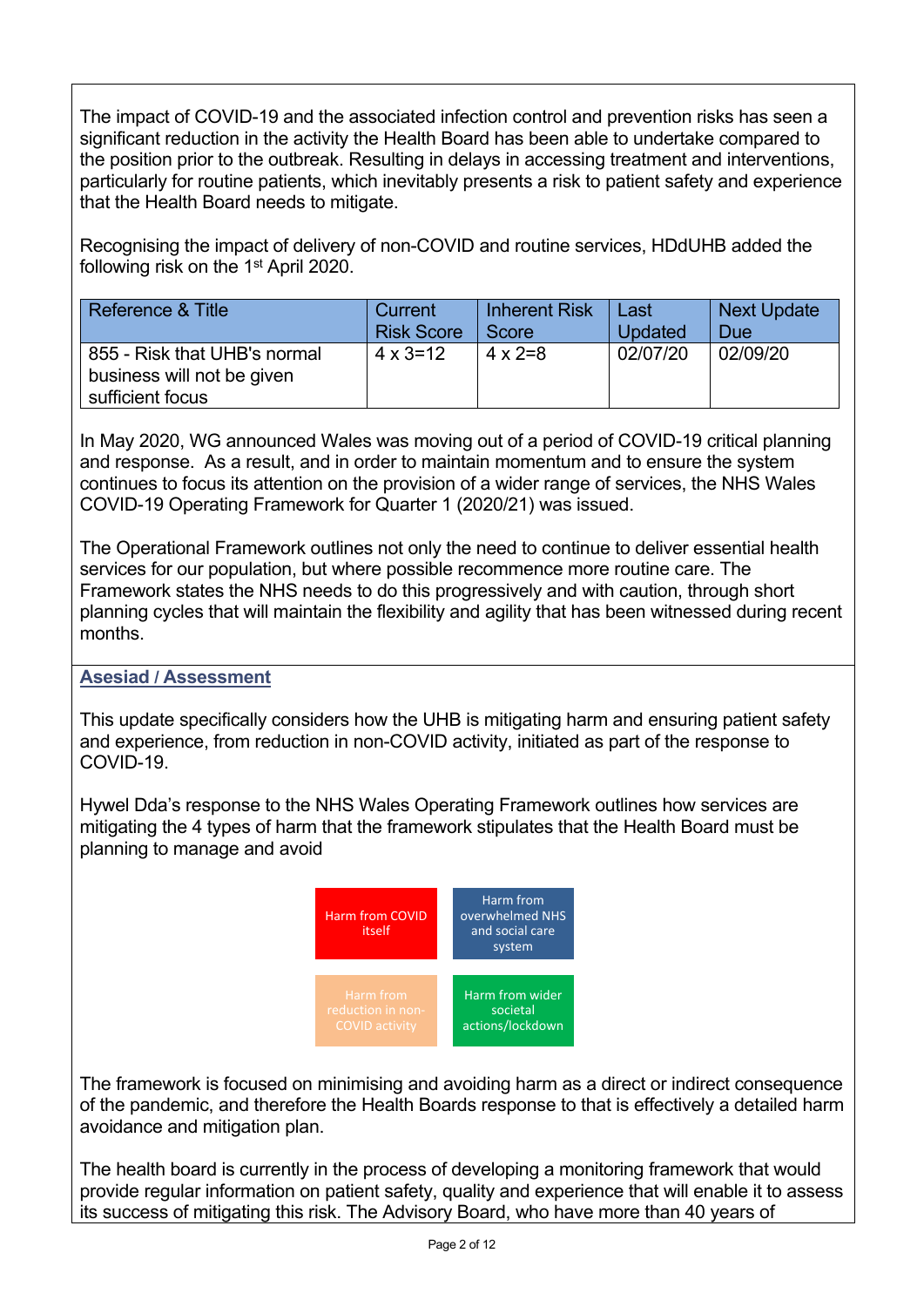experience and a network of over 4,500 member organisations, are supporting a review of international best practice to help us identify indicators at a service and population level that will in time, facilitate a more considered and data driven deep dive into risk 855.

For the purposes of this update, information has been gathered from current data in order to provide assurance on the actions we have taken to date.

#### **Essential Services**

WG has identified a number of services that are described as essential and should be maintained as a priority even in the event of a further Covid-19 outbreak. The UHB have implemented the Essential Health Services guidance, during the COVID-19 pandemic. The [COVID-19 Operating Framework for Quarter 2](http://www.wales.nhs.uk/sitesplus/documents/862/Item%203.2%20COVID-19%20Report%20including%20ratification%20of%20COVID-19%20Operational%20Plan%20for%20Quarter%202%202020-21,%20Field%20Hospitals%20and%20Winter%20Plan%20final.pdf), reported to Board 30<sup>th</sup> July 2020 details a progress update on compliance with and key quality and safety issues across the Health Board which should assure the Committee that in this area the Health Boards response to date has been robust. For example, a detailed paper on Cancer services (one of the essential service areas identified by WG during the outbreak was presented to Operational Quality, Safety and Experience Committee in July 2020, which it confirmed provided high levels of assurance as the operational response in this area.

Below provides a number of examples of key initiatives implemented in support of essential services, to improve patient experience, and mitigate harm further.

- All GP Practices are using technology to support video consultations with patients;
- Community Pharmacy services supported in providing flexible opening hours to cope with the increased workload and as part of the reset programme;
- Green sites identified within the Community Dental Service;
- Green sites established in Optometry services and working, suspension of routine care; urgent and emergency cases only;
- A systematic approach to managing risk across the whole system by implementing a Risk and Escalation Management Policy for Care Homes.
- During Quarter 1, the majority of Cancer and Urgent Outpatient and Theatre activity was undertaken at Werndale Private Hospital. In Quarter 2, the initial treatment backlog will have been addressed in August 2020.
- Learning Disability services are conducting face-to-face appointments for service users with complex needs or who may present with high risk.

#### **Non Essential Services**

One area where the Health Board is clearly seeing an impact of the covid-19 outbreak is in relation to the delays that are developing in access to Scheduled Care services. The three graphs below, note the respective growth in waits and delays (breaches), for Diagnostic, Therapy and from Referral to Treatment.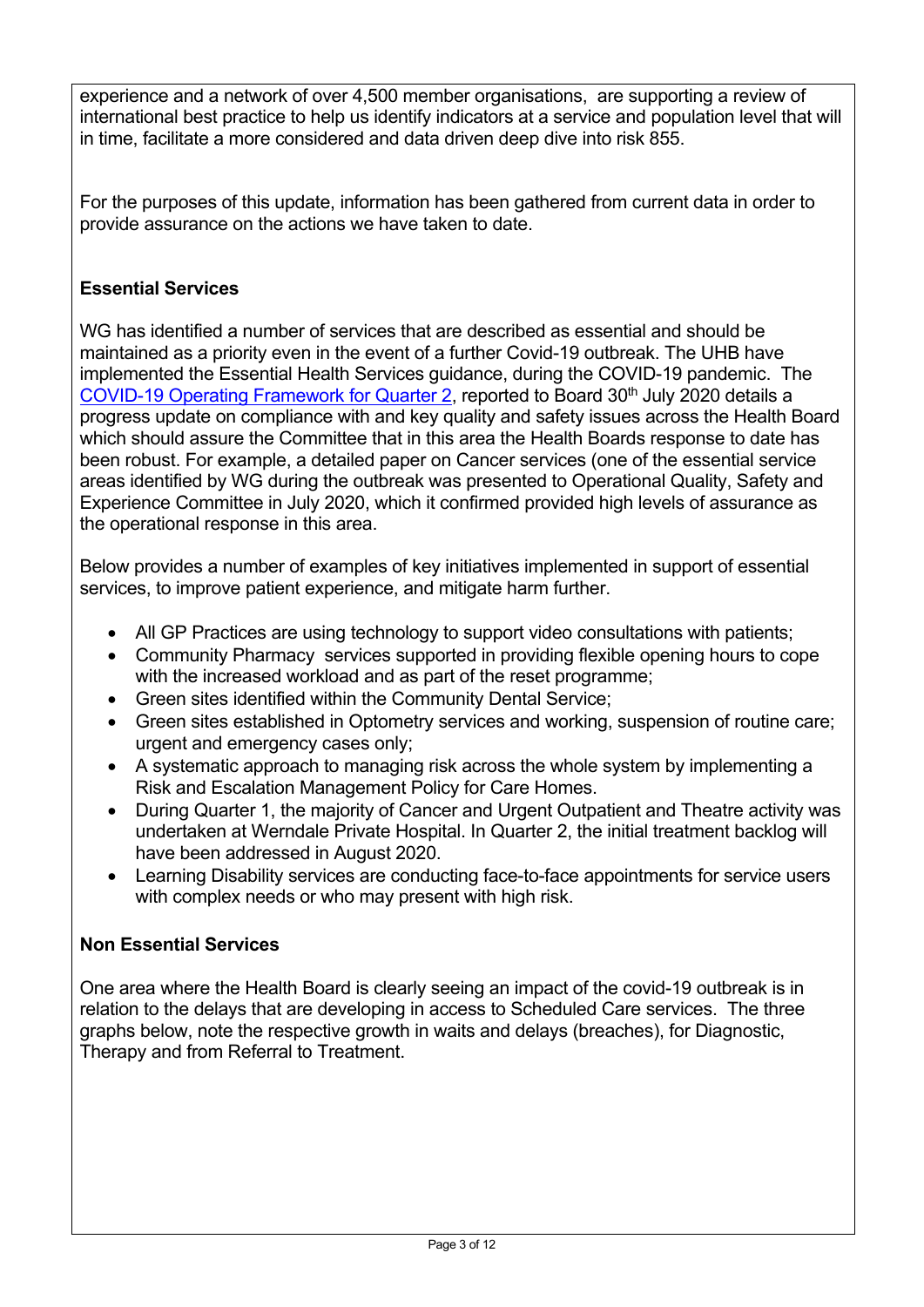

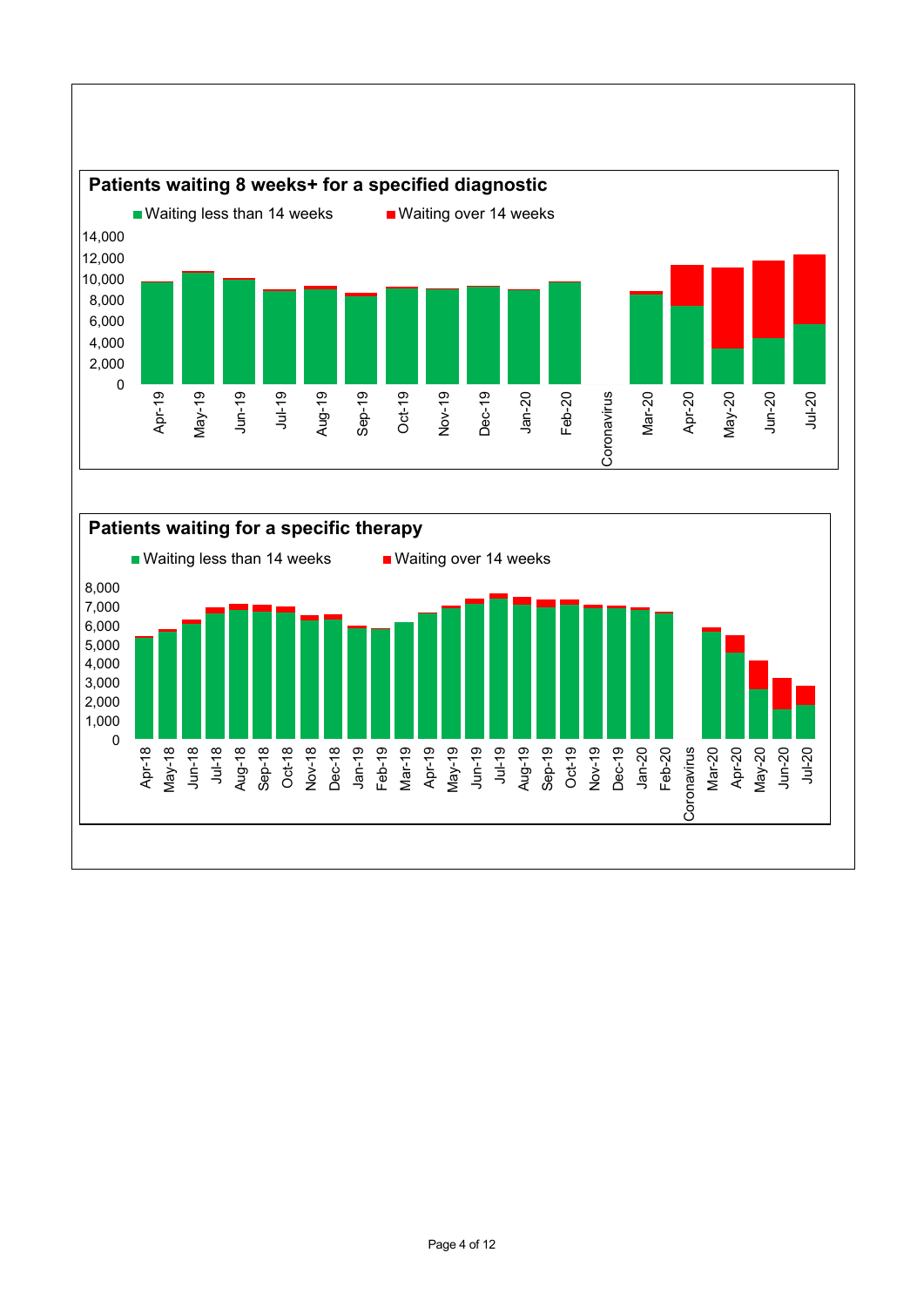

#### Mitigating risk - Implementing new ways of working

Resetting and recover plans for elective care services is logistically problematic due to the need to maintain urgent, emergency care, and COVID-19 pathways. As a result, where possible, services have to innovate and or redesign service provision, to mitigate further harm to patients, and in parallel, aim to improve patient experience. The list below provides a sample of some new ways of working: -

- Exploring new digital services, including virtual clinics, patient initiated follow up's (PIFU), see on symptoms (SOS) and clinical validation;
- Exploring opportunities to move some Outpatient Department (OPD) services that need to remain face to face from the acute sites to further mitigate potential infection risks
- OPD one way systems to ensure social distancing measures/screening of patients;
- Outpatient nursing teams have adapted to new working arrangements operating a two shift system to maximise throughput, yet maintain social distancing , covering from 8am-8pm;
- All Wales acute eye care telephone advice line agreed and in place through the UHB Low Vision Service;
- Four acute eye care hubs have been established within the community, treating and managing acute eye care problems, which would previously have required a referral into secondary care; proposal to continue with this model into Quarter 2 and the future;
- Oncology outpatient clinics are being held via telephone consultation and virtually where needed from Prince Philip Hospital, supported by the Oncology Clinical Nurse Specialists (CNS) team;
- Ambulatory Monitoring via postal or drive-through service;
- Community and general paediatric diabetes drive-through clinics;
- Imaging requests assessed for appropriateness by the Consultant Radiologists.

In order to mitigate harm, the Planned Care team are currently undertaking a clinically driven, risk-based assessment of waiting lists, the output of which, will inform which patients are to be seen, and treated, as a matter of priority. For example, patients are being split into categories of, cancer, urgent patients to be seen within four weeks, category 1 urgent and category 2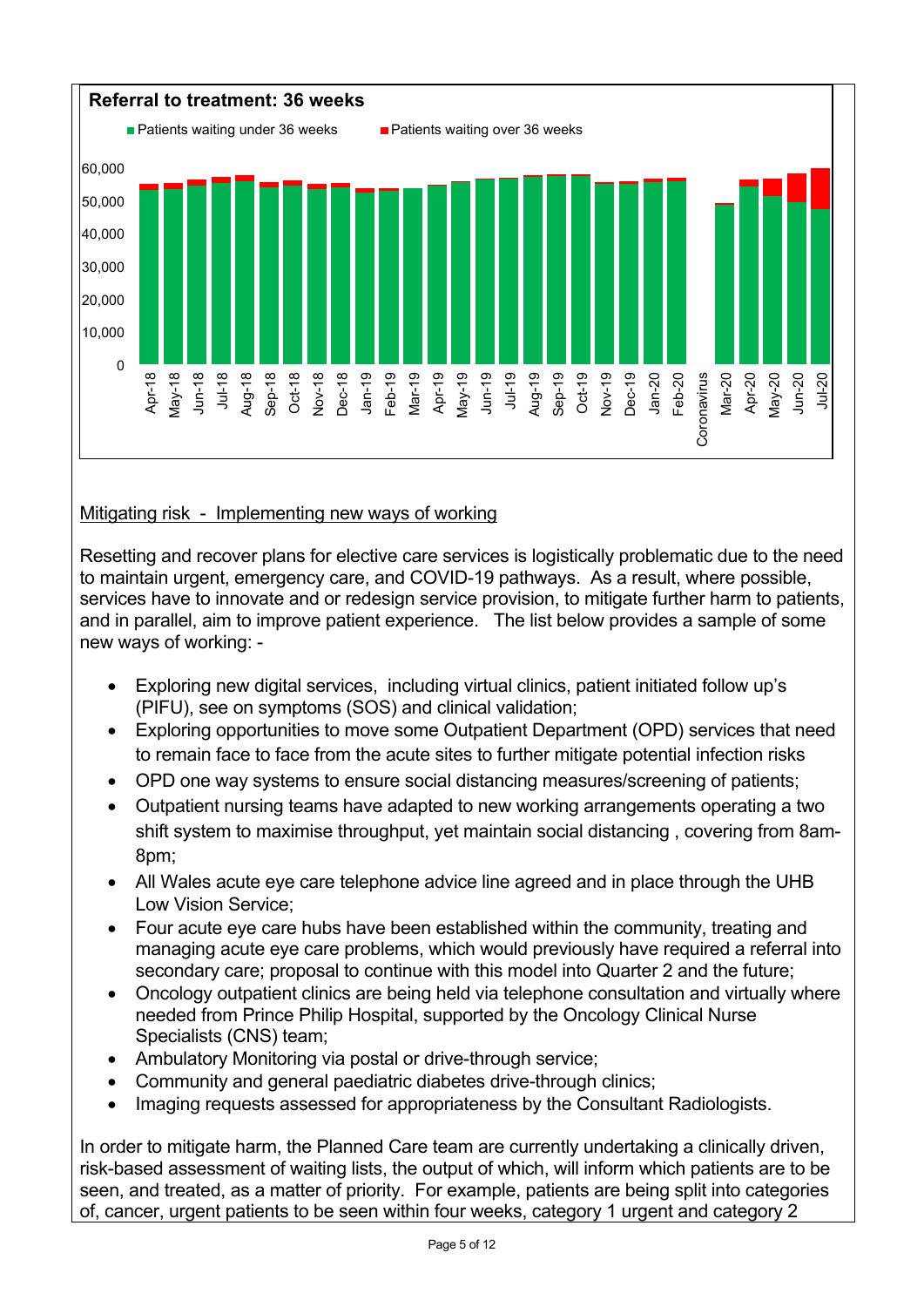routine patients. Also, to ensure harm is mitigated further, patients waiting for check procedures, on surveillance waiting lists, are also being clinically reviewed.

The following provides an example of the complexities, and logistics that, teams are dealing with in order to reset service provision for our patients, whilst mitigating risks and improving patient experience.

### **Routine Cardiac and Respiratory Outpatient Diagnostic Activity**

The initial response to the COVID-19 pandemic led to the reduction of services to essential outpatient services only:

- Cardiac and respiratory assessment for cancer or other urgent treatment
- Patients with severe disease and new symptoms
- Patients with symptoms of severe disease

This has resulted in increased waiting times and increases in the numbers of patients waiting for both cardiac and respiratory diagnostic services.

Patients will be offered appointments on the basis of their risk of COVID-19 transmission and their personal risk of developing complications should they contract COVID-19.

Patient selection:

- Essential activity will continue to take priority
- Patients will not be excluded on the basis of the clinical urgency of their test. Appointments will be offered to routine and urgent, new and follow up patients for all diagnostic tests that can be delivered with minimal risk.
- Patients waiting the longest will be offered appointments first.
- Patients that are socially distancing will be offered an appointment.
- Patient will be selected on the basis of their risk of developing severe complications from COVID-19. Appointments will not be offered to:
- $\triangleright$  patients identified by WG as extremely high risk,
- $\triangleright$  patients shielding extremely high risk individuals,
- $\triangleright$  patients who self-identify as high risk.
- $\triangleright$  patients with symptoms of COVID-19 will not be offered an appointment.

Selection / Triage Process:

Order of selection:

- 1. Essential activity will continue to take priority
- 2. Other routine and urgent patients will be contacted in order of waiting time.

Triage Process:

- All patients will be contacted by phone to confirm their risk of developing severe complications from COVID-19 from the current WG guidelines.
- Patients will be asked to confirm their level of isolation (isolation, distancing, shielding)
- Individual risks will be discussed in order to obtain a mutual agreement on how to proceed, including:
- $\triangleright$  Measures to protect them during their appointment
- $\triangleright$  Any choices in venue, or postal appointment, home monitoring options
- $\triangleright$  The level of risk they are exposed to in their normal daily routine
- $\triangleright$  The urgency of their appointment and any changes in their symptoms
- $\triangleright$  Transport options available to them
- $\triangleright$  The result of this will be documented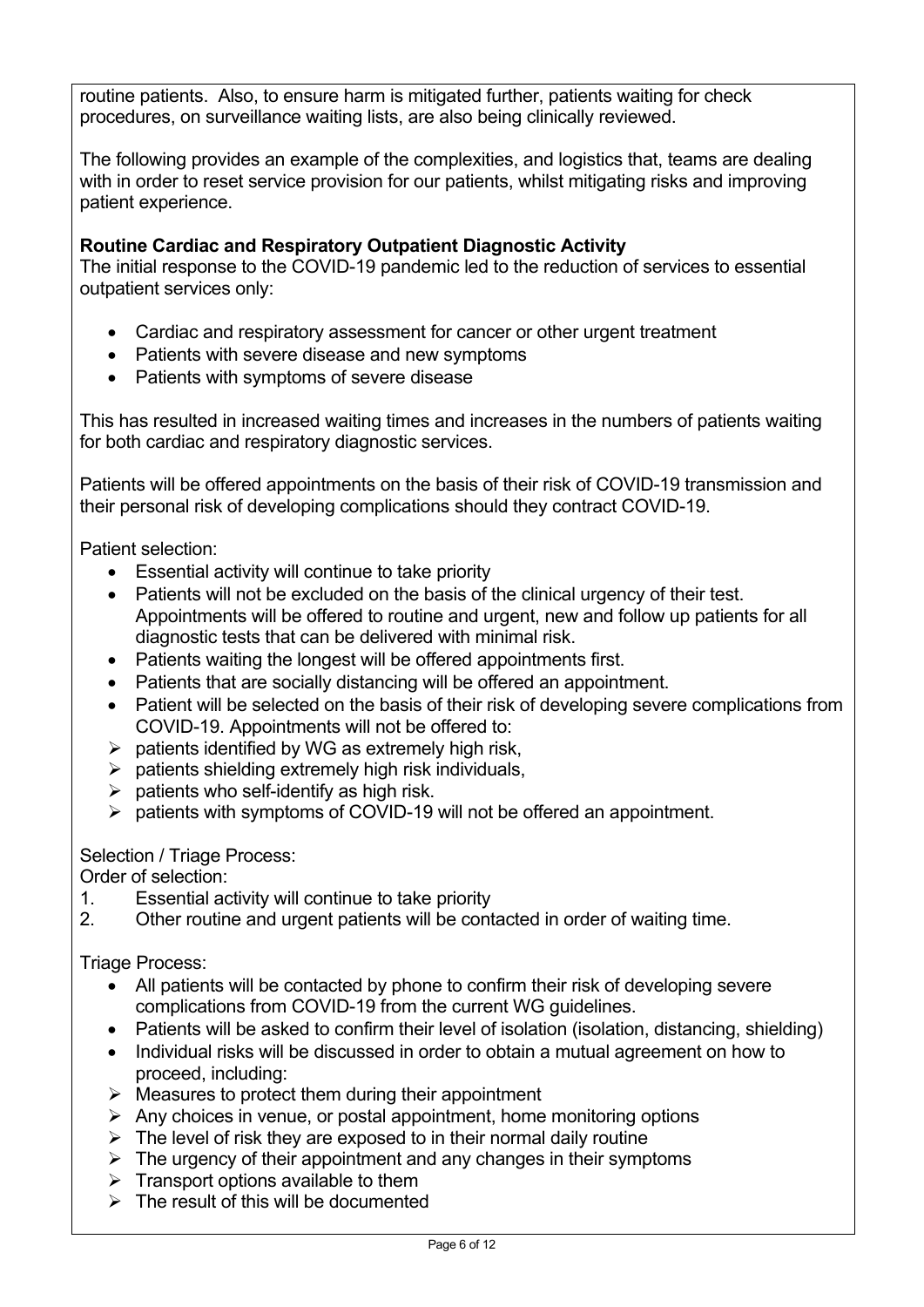- Patients will be pre-assessed for COVID-19 symptoms or contact with someone suspected of having COVID-19, including:
- $\triangleright$  High temperature
- $\triangleright$  New respiratory symptoms
- $\triangleright$  New persistent cough

Patients not able to attend will be re-assured and remain on the waiting list in their original waiting list position.

#### Corporate Structure

The following Command and Control/Committee structure provides the UHB with the necessary assurance that harm is being mitigated within non-essential services.

- Revised Planning Guidance Requirement issued by Tactical to Bronze(command and control structure) will lead to a prioritised risk based plan to restart services that have been scaled back or suspended;
- Command and Control Structure developing and approving plans to re-establish and maintain essential services;
- Board oversight of revised quarterly plans:
- Ethics Panel established and asked to consider issues related to the care of non-COVID-19 patients;
- Latest papers Responding to the COVID-19 pandemic Board (April and May 2020);
- Internal and External Audit Plans in 2020/21 are being reviewed to incorporate review of the organisational response to COVID-19.

In addition, A Healthier Mid and West Wales (our strategic health and care strategy) outlined Hywel Dda's commitment to innovating and transforming our services to deliver on the collective commitments contained within 'A Healthier Wales'. We presented this wellbeing offer to our population across five key tiers of provision (as outlined above) within our health and care system on the basis that these areas collectively contributed to improving health outcomes for our population. It is suggested that our 'Healthier Mid and West Wales' planning framework also provides the basis on which to present our reviewed and considered System plans as a response to the COVID-19 NHS Wales Operating Framework and a reduction in harm.

#### **Field Hospitals**

During the past few months, Hywel Dda UHB has engaged in planning to commission a number of Field Hospitals across the region in support of acute hospital services as a temporary solution, to create additional capacity for patient care, due to COVID- 19; social distancing measures; and the imperative to resume planned activity and surgery. Fundamentally, it provides a robust plan for a situation where the NHS becomes overwhelmed by COVID-19 demand.

As part of the planning process, the operational team believed it was important to test one of the sites at a time before there was extreme pressure or urgency to do so, in order to understand the issues that may materialise from the planned operating procedures or the field hospital environment generally. Ysbyty Enfys Caerfyrrddin Field Hospital opened on 29<sup>th</sup> June 2020 to accept the transfer of up to 24 COVID-19 negative medically optimised patients from Glangwili General Hospital (GGH) who had been assessed as having care needs that could be appropriately managed within the Carmarthen Leisure Centre field hospital environment. A full report and evaluation of the Field Hospital initiative to date will be available at the end of August 2020 and presented to the Field Hospital Bronze group, however, the following is a summary of activity, quality outcomes and feedback from patients and staff: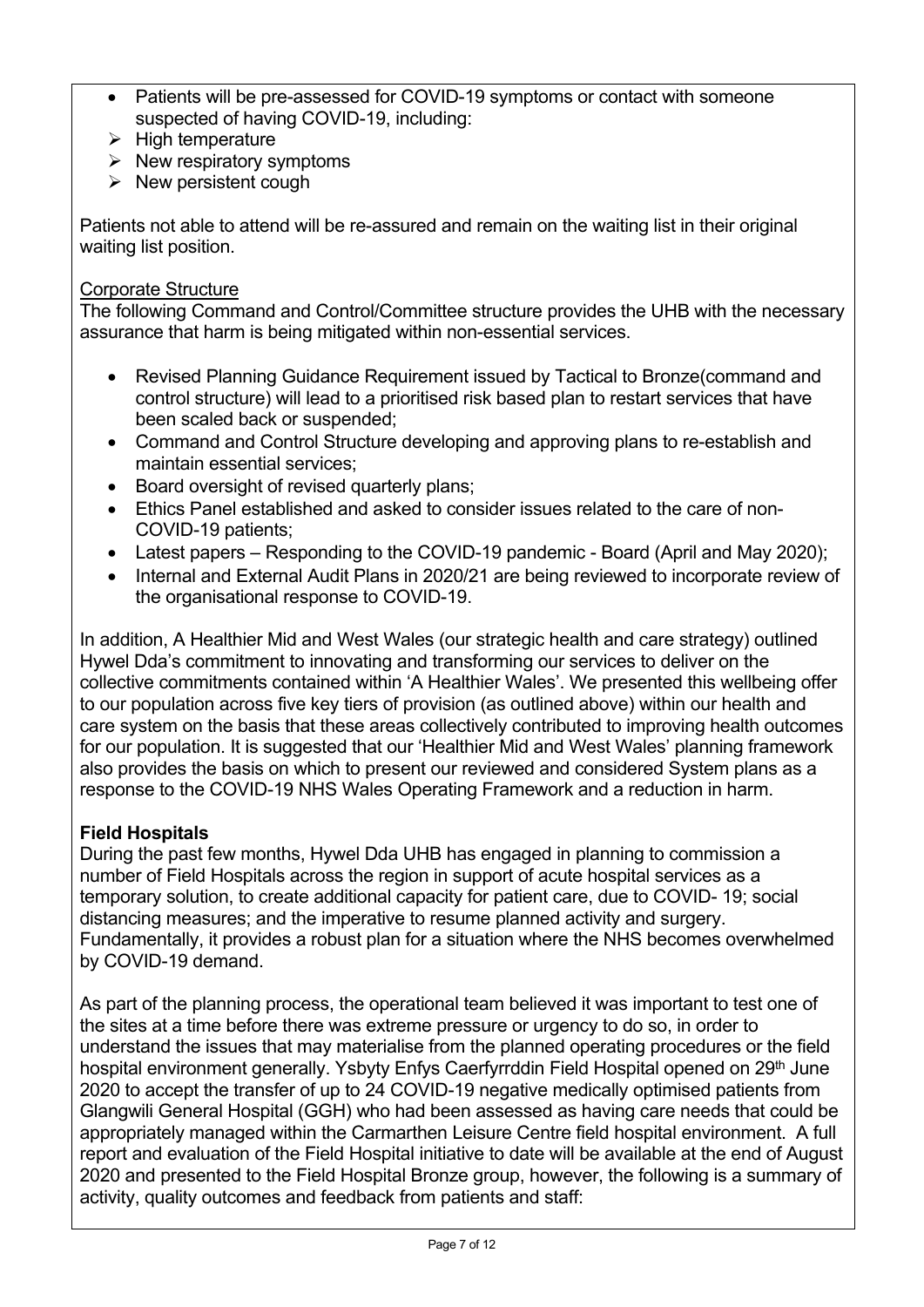### **Activity**

The full report and evaluation will report a detailed breakdown of activity relating to patient demographic and pathway. As a summary:

- Between the period of 22/06/20 and 06/08/20 **205** GGH medically fit patients have been assessed and considered for suitability for transfer to the Field Hospital;
- Between the period of 22/06/20 and 06/08/20 **32** GGH, medically fit patients have been transferred to the Field Hospital. Out of this figure, **13** patients have been discharged, **6** have been either admitted to the acute hospital site due to medical deterioration or passed away at the Field Hospital.
- The Field Hospital current has 13 patients on site (7<sup>th</sup> August 2020).

## **Quality Outcomes**

The full report and evaluation will include a detailed breakdown of patient quality outcomes. As a summary of early indications:

- On average patients demonstrated improved outcomes in terms of mobility and frailty scores on discharge from the Field Hospital;
- Admission to the Field Hospital was not associated with episodes of delirium;
- Longer stays (>2 weeks) at the Field Hospital might be associated with possible cognitive impairment and lower functional mobility;
- No significant adverse event has been reported during the reporting period for patients at the Field Hospital.
- Healthcare Acquired Pressure Ulcers = **0**
- Percentage compliance with Rapid Response for Acute Illness Learning Set (RRAILS) Admission Bundle = **100%**
- Percentage compliance with RRAILS Recognition Bundle = **100%**
- Percentage of Nutrition Score Completed and Appropriate Action Taken within 24 hours of Admission = **100%**
- Percentage of patients wearing a legible armband meeting the NPSA Requirements = **100%**
- Percentage compliance with Hand Hygiene (WHO 5 moments) = **89%**
- Percentage compliance with ward / unit cleaning schedule = **100%**

## **Patient and Staff Feedback**

The full report and evaluation will include a detailed breakdown of patient, staff, family and stakeholder feedback. The following collection of feedback in the form of quotes provides an indications of feedback in terms of patient and staff experience at the Field Hospital:

**Patient: "***I am happy with the care and walks with the physio. The ward is a spacious room that is nice and light. I am confident walking with 2 people, without falling over or bumping into things. The staff are very kind and caring".*

**Patient: "***The ward is soothing and relaxing, I never been in a ward like this before, its lovely. I am very happy with the care I am having".* 

**Staff:** *"The working environment within the field hospital is very good. The teamwork is like no other organisation, it's outstanding. I have been here from the beginning and the transformation from a leisure centre to a fully functioning field hospital is very rewarding to all involved".*  **Staff:** *"It has been an enjoyable experience working as a team and gaining valuable skills. I also feel as if working within this field hospital would be a good addition to my CV".* 

**Staff:** "*It does have a nice relaxed atmosphere. More attention can be given to the patient. Patient appear to be happy here. Think it has taken the burden off the main busy hospital, giving it more beds for the acutely ill".*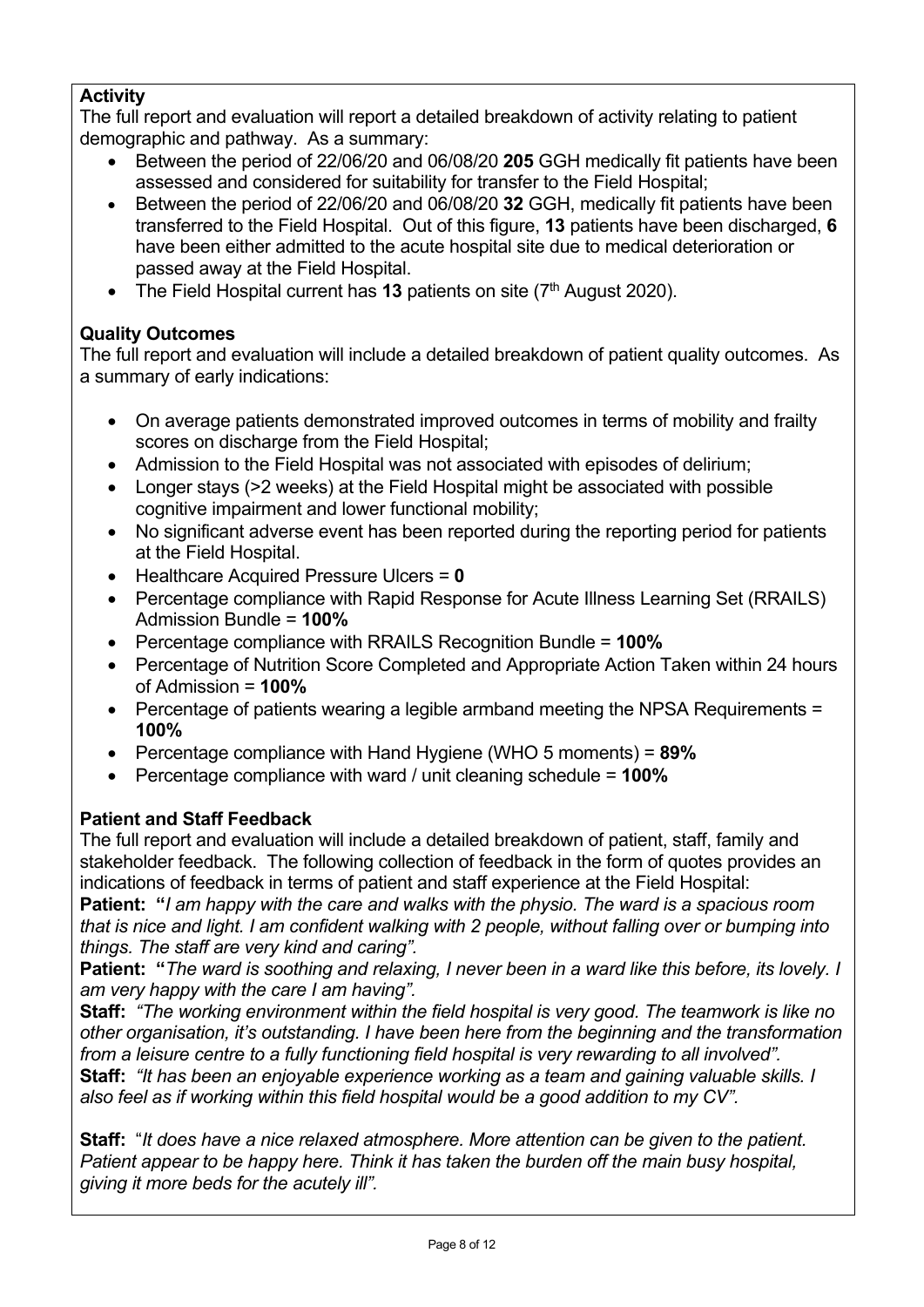**Staff: "***I am very grateful to have been given this opportunity. I have developed my professional and managerial skills. It is amazing to see how everyone has worked together to transform the leisure centre into a field hospital. I am proud to work for NHS, it's truly is an amazing service".*

The process of testing the Field Hospital concept has provided invaluable learning to the operational team. It has also demonstrated that despite these facilities not originally being designed for delivering inpatient care, it is possible to create an environment that can offer a good patient experience and provide good quality patient care as evidenced by the staff and patient feedback to date. The learning from the full evaluation will play a key role in determining how we approach the escalation of this capacity should we need to cover the remainder of the outbreak.

#### How are we Communicating with our public'

Early in the pandemic, the Health Board established a COVID-19 Communications Strategy, which set the over-arching objective of helping to keep our people (staff, patients and public) safe during the pandemic. A focus on public health messaging to protect people from COVID-19 has been key from the start of the year, prior to the announcement of a pandemic. Corporate communications on this has been delivered to internal and external audiences and in conjunction with our national and regional partners. This has included regular announcements about new regulations, operational changes to local services or access and support for national campaign messages such as the need to comply with social distancing guidelines and wellbeing campaigns. We sought to do this through various means including nudge behavioural change, emotive patient case studies on both the seriousness of COVID-19 and the need to comply with government restrictions, as well as messages and celebrations of hope and community response.

We have also attempted to reach a large audience due to the wide-ranging impacts, in addition to using traditional and existing stakeholder networks; we have sought to provide new ways to reach our audiences. This has seen some success, for example the launch of a staff social media group to reach those without internal digital access and building our public social media audience by more than 300% to that seen prior to the pandemic.

We have also sought to provide information to hard to reach groups through alternative versions of information (such as British Sign Language (BSL) and Easy Read) and by working with regional partners in contacting existing community networks or those who may be more adversely affected by COVID-19. This has included preventative measures such as the local authorities making direct contact with food processing plants in our area and the health board utilising paid for social media in these residential areas for targeted social distancing advice.

In terms of addressing harm from reduction of non-COVID activity, the operational team has worked closely with colleagues in the communications team to ensure messages have been conveyed reminding the general public that essential services continue to be available and are accessible if the public require them. There was concern early in the outbreak that individuals were delaying access to care and support that they needed, and that this would have an impact on their outcomes.

In response to this, and given both local insight and statistics for accessing care levels, the communications team delivered integrated communication campaigns on the following:

 #stillhereforyou – messages to emphasise that unscheduled emergency and urgent care was still available for those who need it with demonstrations and key spokespersons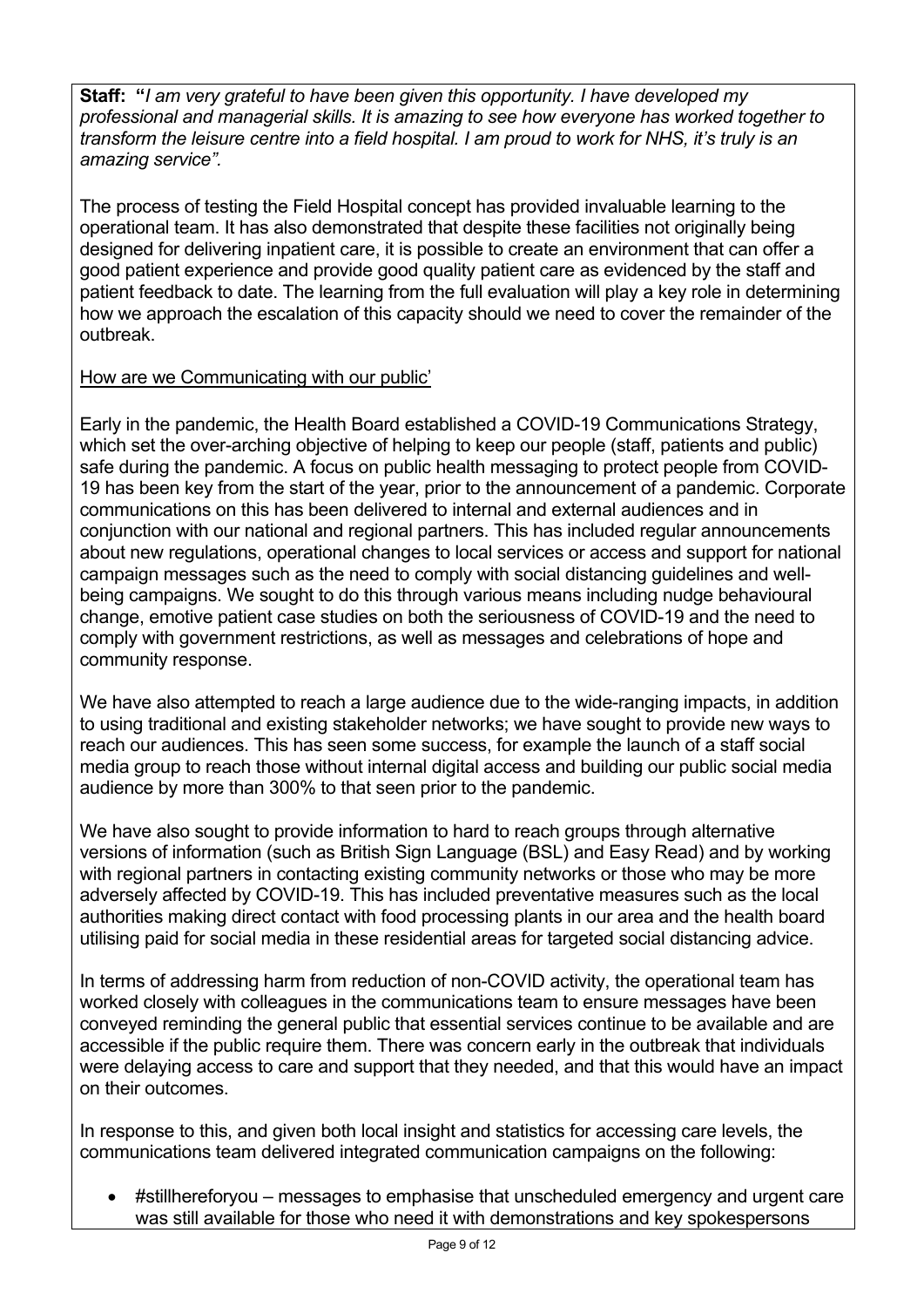from primary care (GP, pharmacy, dental and ophthalmology) and Emergency Units. This included media releases and radio adverts to reach the non-digital audience and social media content including videos

- $\triangleright$  Regular media releases such as this one on the [NHS framework](https://hduhb.nhs.wales/news/press-releases/public-asked-to-work-with-local-nhs/) have confirmed arrangements with our broader public audience
- Cancer campaign to emphasise the importance of attending your GP if you had concerns about symptoms associated with cancer and providing reassurance and support for current cancer patients. This campaign included radio adverts and media releases for the non-digital audience, promotion of a telephone information line for current patients and videos and social media content also, including case studies and key clinical spokespersons to foster trust. We are also embarking on strengthening this campaign further by working with MacMillan
	- $\triangleright$  Video specifically on providing reassurance re [cancer services](https://www.youtube.com/watch?v=xhMsezXUBkQ&t=4s)
	- $\triangleright$  Example of social media messages on where to access help MacMillan [example](https://www.facebook.com/macmillan.cymruwales/photos/a.640296012680395/2952941431415830) and [sexual health](https://www.facebook.com/HywelDdaHealthBoard/posts/3125170220847709)
- Mental health and well-being including ongoing weekly support for the Public Health Wales 'How you doing?', promotion of the national well-being survey including paid for advertising on social media, and promotion of our online self-accessed IAWN mental health service
- Bespoke products to meet a need from identified specific audiences. For example production of a local in-house video for people with learning disabilities to build reassurance for them through local recognisable facilities and local staff.
	- $\triangleright$  [Video](https://www.youtube.com/watch?v=d9ZHrz3qOpw) targeted to respond to concerns from Learning Disability Community and produced in an accessible way
	- $\triangleright$  Other videos have been specific to key audiences, such as this one regarding [maternity services](https://hduhb.nhs.wales/news/press-releases/maternity-services-visiting-and-birthing-partner-update/), and we also reached this targeted group by using Facebook Groups for perspective new mums
- What to expect from care? Products and messaging around what patients can expect when they need to attend for primary or secondary care, with video explainers. This was stimulated by keeping in touch with our Community Health Council (CHC) and responding to trends and concerns they have seen amongst our public. Across the system from primary care, to mental health, cancer and unscheduled care we have largely seen a return to normal levels of demand, which we believe is in part due to the building of trust amongst our public through the Health Board's use of national and local messages in these areas.

The UHB acknowledge we need to do more to keep in touch with our patients and develop an overarching communication plan, specifically for those non-urgent routine patients currently on waiting lists. This is something that the scheduled care team are working on and an update can be provided to a further QSEAC meeting. However, bespoke plans are evolving in some areas. For example, the West Wales Society for the Blind and Visually Impaired have offered their support to assist the Health Board with keeping in touch with patients, whilst in attendance at the last Eye Care Collaborative meeting. As this work develops, the operational team can update the Committee.

#### Patient Experience

The Patient Experience Team has continued to obtain feedback during the pandemic in a number of ways. The Patient Advice and Liaison Service (PALS) team has continued to provide a physical support and presence at individual sites and the patient support contact centre has operated 7 days per week to answer queries, discuss concerns and receive feedback by telephone or e-mail. In response to concerns from families about a lack of communication and the visiting policy, family liaison officers have been appointed to work on wards to facilitate communication between patients and their families, provide virtual visiting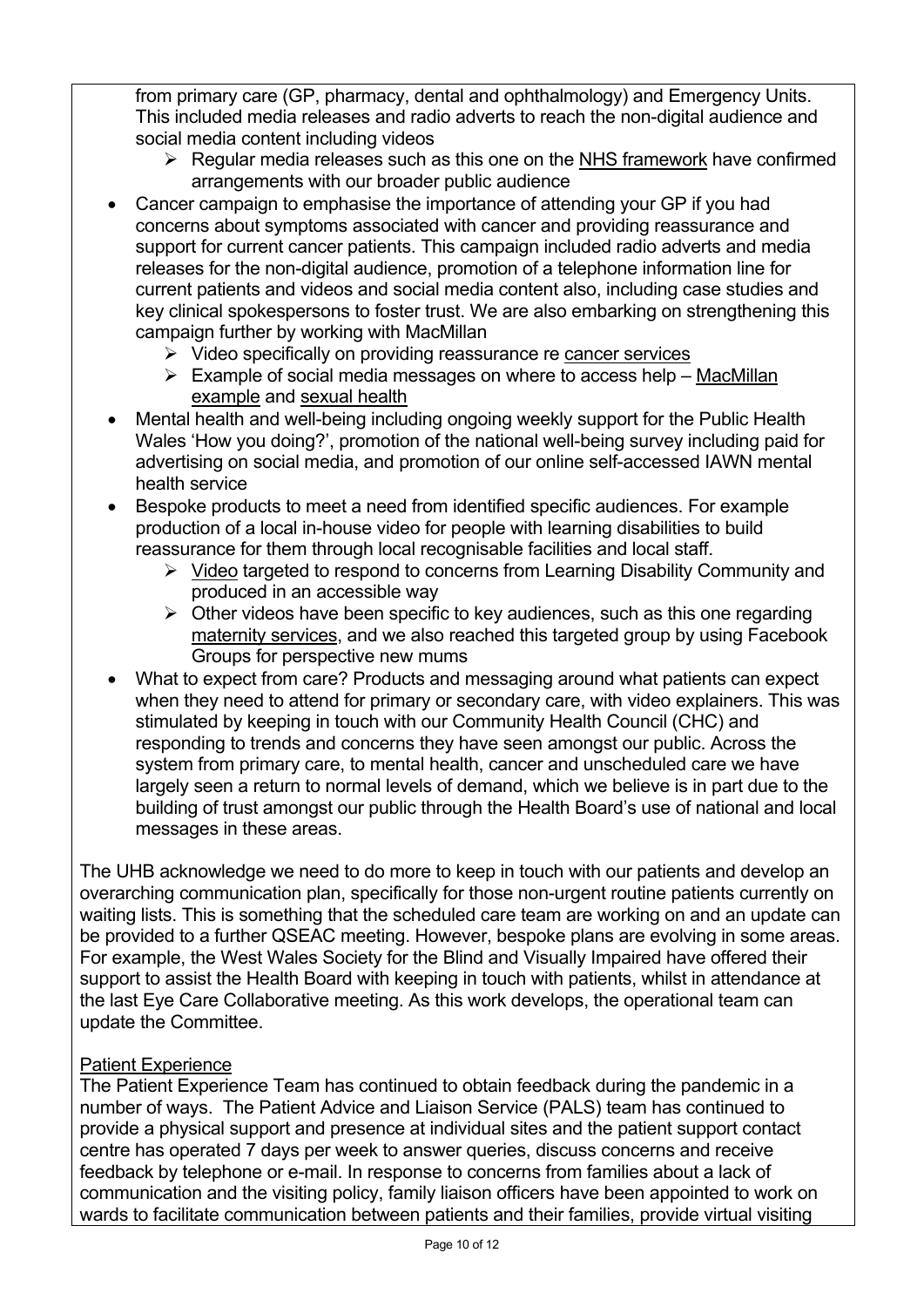and undertake patient experience activities, including surveys. The visiting policy is also being reviewed. We have continued to operate the Friends and Family Test (FFT) survey throughout the period, albeit the numbers of responses have been lower, due to the reduced level of activity which is currently 45% lower than usual. From the responses received to the FFT, 90% have rated their experience as positive and would recommend the service to friends and family.

Negative feedback is largely related to communication, communication between wards and families, and more recently, people not expecting our services to be presented in the way that they are, for example patients waiting in cars to be called for appointments, delays in receiving appointments, waiting times at clinic, and perceived poor appointment planning. Whilst ward based surveys were initially suspended, these have recently been introduced and are being undertaken by our new family liaison officers and PALS officers. Over 300 surveys have now been undertaken. The majority of patients surveyed, reported their overall experience to be 9 or 10 (out of a possible 10). Any concerns or immediate issues are addressed with the ward staff at the time.

# **Further Actions**

A number of further actions are set out in the Q2 response as the Health Board looks to restart more of its elective work and reduce delays for patients needing to access services:

- The UHB is now implementing plans to recommence Urgent and Cancer work within our Acute Sites. Lead Clinicians have also been asked to identify patients including patients at stage 1 who require face-to-face interaction at Outpatients;
- Analysis is being undertaken to ascertain the magnitude of the recovery plan required by specialty to reduce the backlog for priority 1 and 2 patients within stage 1 and 4 of the RTT pathway;
- Analysis will include cancer sustainability to ensure the backlog is managed and reduced;
- Within Cancer services, a 9-5 helpline for concerned cancer patients was set up in the Oncology unit at Withybush General Hospital (WGH), supported by the Oncology CNS Team in terms of ensuring the advice given continues to be valid and up to date;
- A patient information leaflet for cancer patients including helpline numbers was developed and widely circulated;
- Scheduled Care are meeting with the communication team, to plan how the Health Boards communicates with delayed patients. There is an expectation and advice given that any deteriorating patient present to GP or to A&E however, it is recognised a more proactive approach would be helpful in mitigating further the risk of harm from delays.
- Follow up waiting lists continue to be clinically validated by the appropriate health care practitioner.

#### **Argymhelliad / Recommendation**

The Quality, Safety and Experience Assurance Committee (QSEAC) is asked to seek assurance that controls are in place and working effectively in which to ensure normal business is given sufficient focus, as well as note the areas that the operational team have identified as requiring strengthened plans.

| Amcanion: (rhaid cwblhau)            |                                                     |  |
|--------------------------------------|-----------------------------------------------------|--|
| Objectives: (must be completed)      |                                                     |  |
| <b>Committee ToR Reference:</b>      | 4.5 Provide assurance that the organisation, at all |  |
| Cyfeirnod Cylch Gorchwyl y Pwyllgor: | levels, has the right governance arrangements and   |  |
| Page 11 of 12                        |                                                     |  |